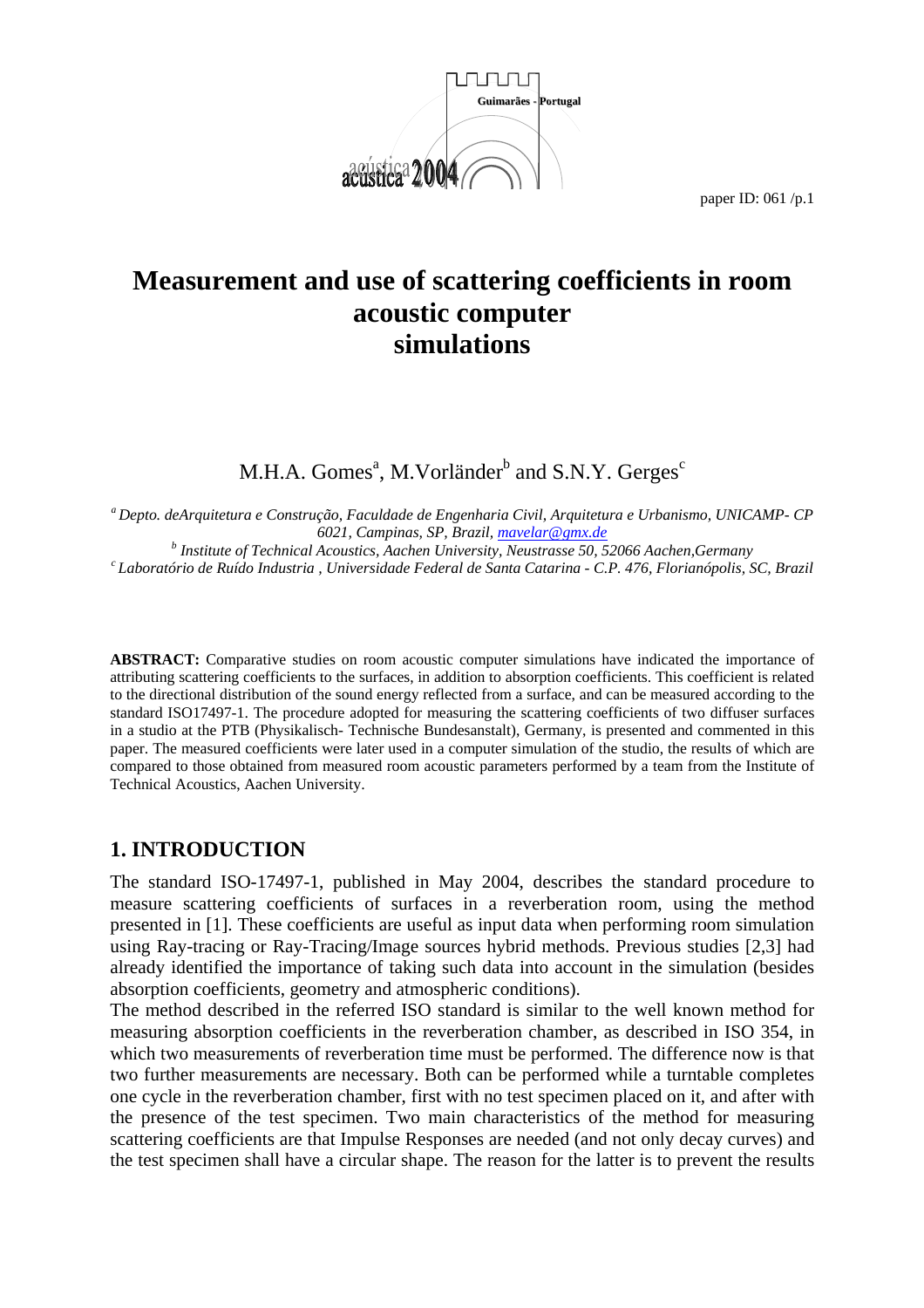

from being affected by scattering caused by reflection from the edges (and not by the rough surface).

The question about the reliability of computer simulations is still not completely answered. In order to define more precisely the conditions under which the acoustic computer simulation gives reliable results, some works, reported in references [2,3,4], were performed in the past 10 years. These studies dealt with large amount of data, using results obtained from simulation and measurements performed by different groups. The present paper describes the contribution from the team of the Institute of Technical Acoustics (ITA), Aachen Technical University, for the most recent of these studies (Round Robin III).

In Round Robin III, a studio located at the Physikalisch-Technische Bundesanstalt (PTB), Braunschweig, Germany, was the test subject. The geometry of the studio, the atmospheric conditions, the absorption and scattering coefficients of the surfaces were distributed to all participants. They calculated several acoustic parameters (Reverberation Time, Early Decay Time, Clarity, Definition, Lateral Fraction and Inter Aural Cross Correlation Coefficient) with their own simulation programmes. The results were collected and compared with each other and with measurements performed by different teams. The ITA team participated measuring the scattering coefficients for the ceiling and wall diffuser (which were later distributed to the participants), performing acoustic simulation with its own simulation program (CAESAR, Computer Aided Evaluation Simulation and Auralization of Rooms, version 0.21, programmed by Oliver Schmitz) and performing measurements of the acoustic parameters in the studio. Next, some of these contributions are described, as well as a comparison between simulated and measured acoustic parameters. Some conclusions and comments are presented, but one should notice that these are only a partial view of the study. A much more complete analysis is to be published by the coordinator of Round Robin III (Dr.Ingolf Bork, at www.ptb.de/en/org/1/14/1401/ index.htm).

# **2. MEASUREMENT OF SCATTERING COEFFICIENTS**

The measurements were performed at ITA in a scale model reverberation chamber with a volume of approximately 1  $m^3$ . Since this reverberation chamber did not have means to substitute the air by another gas, measurements performed only up to 12.5 kHz were considered reliable. The experimental set-up is shown in [5].

### **2.1 Measuring samples with a non-circular shape**

As noted in the introduction, the method for measuring random-incidence scattering coefficients, as described in ISO 17497-1, specifies that the samples shall have a circular shape. By the time the samples of the ceiling and wall diffusers were sent from the PTB to be measured at ITA (see Figure 1), this necessity was not clear, nor well understood. Because of that, or for practical reasons, the samples were constructed with a square and a rectangular shape (wall and ceiling diffuser, respectively). The problem of measuring samples with a noncircular shape is addressed to in [5, 6]. According to these references, one way to minimize the problem is to "hide" the edges, for instance, mounting the squared sample in a square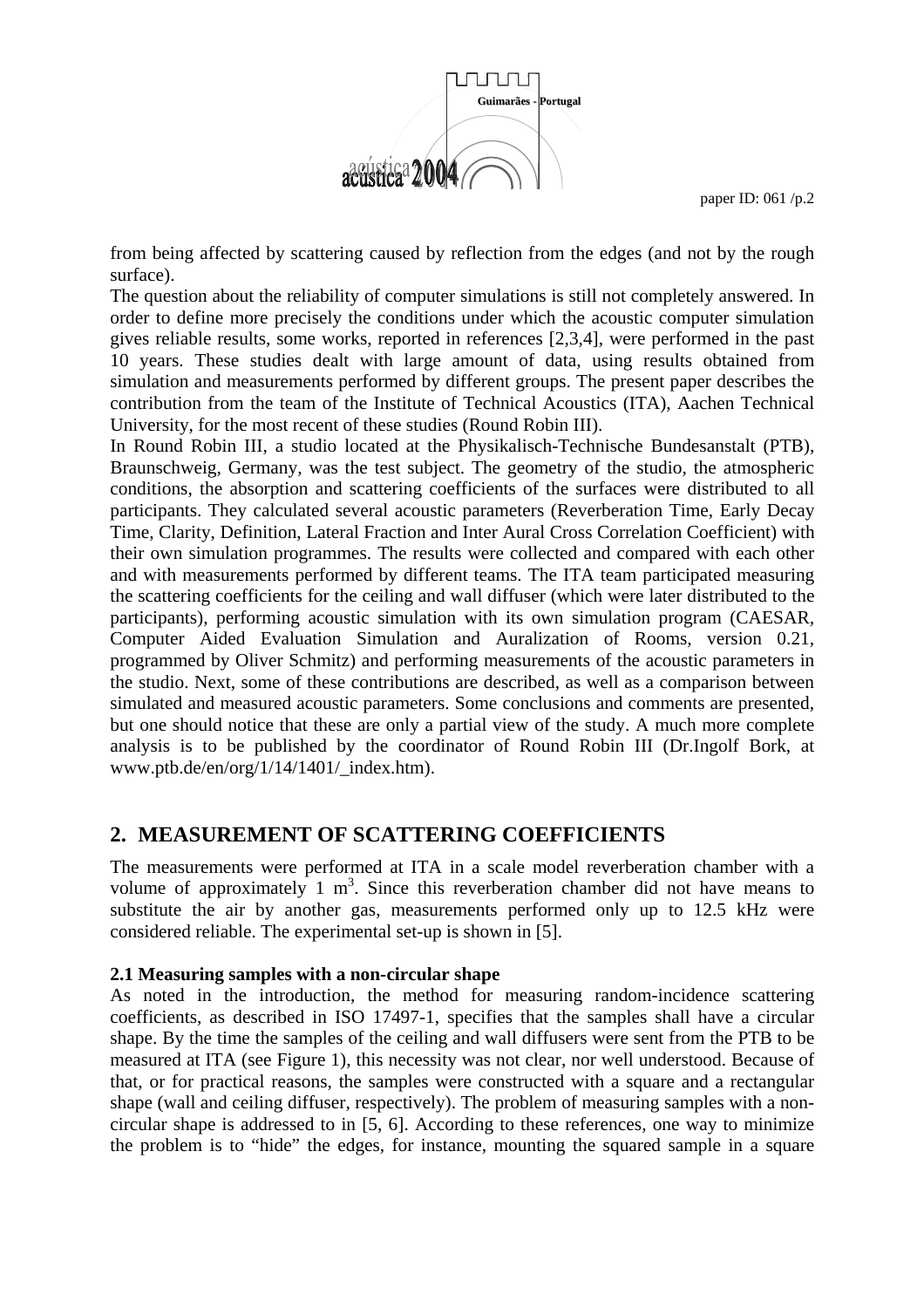

recess of a base plate. The top plane of the sample placed flushes with the base plate. This was the solution found for measuring the samples sent by the PTB.

### **2.2 Results for the ceiling and wall diffusers of the studio at the PTB**

The samples from the wall and ceiling diffusers of the studio at the PTB are shown in Figure 1. They were constructed with 1/50 and 1/10 scale factors, respectively.



Figure 1 – *Samples from the wall (left) and ceiling diffuser (right) of the studio at the PTB. Picture at the right taken from www.ptb.de/en/org/1/17/173/roundrob3\_2.htm.* 



Figure 2 – *Measured random-incidence scattering coefficients of the diffuser on the wall of the studio at the PTB. The results are shown as a function of the full-scale frequency.*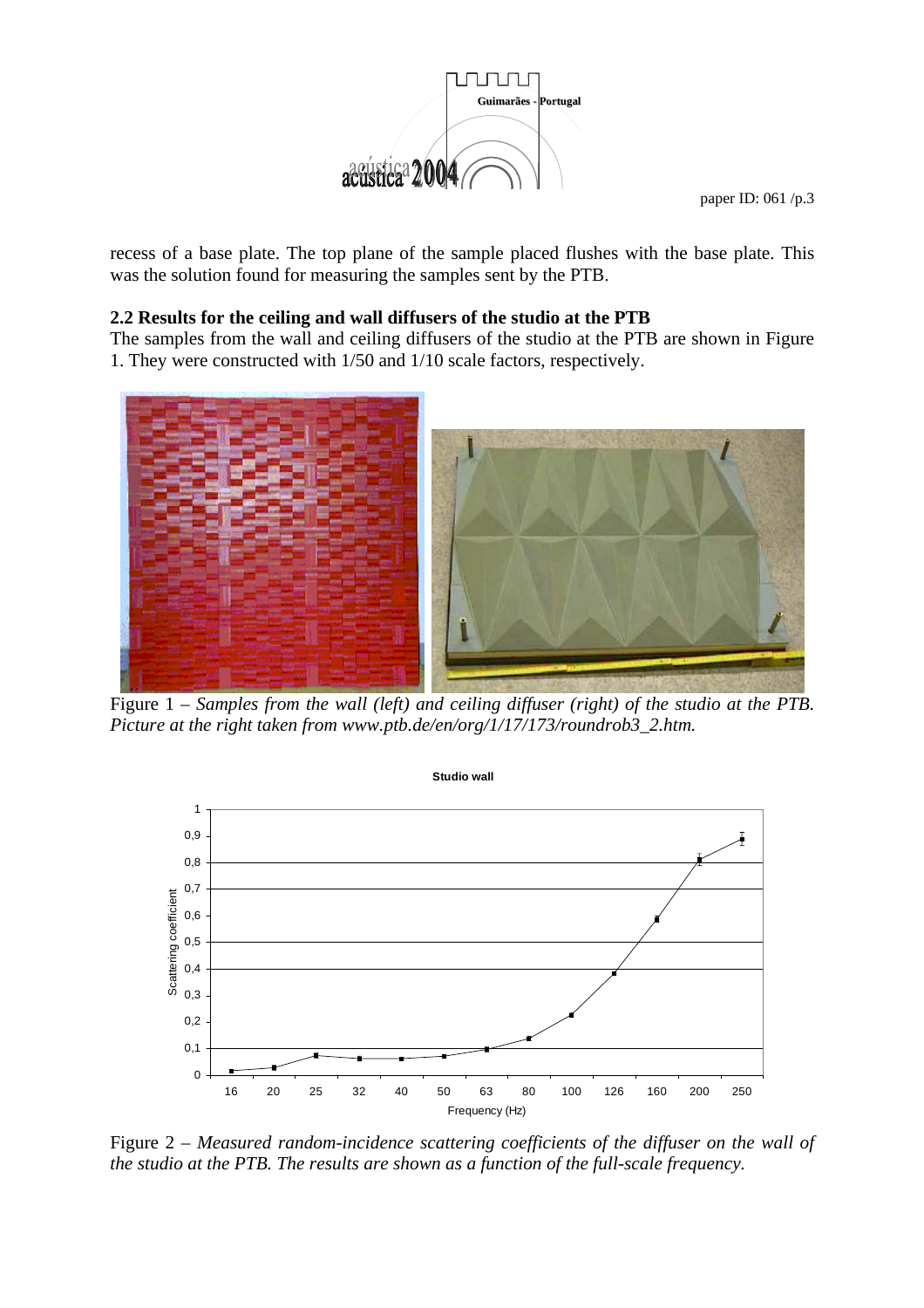



**Diffuser ceiling**

Figure 3 – *Measured random-incidence scattering coefficients of the diffuser on the ceiling of the studio at the PTB. The results are shown as a function of the full-scale frequency.* 

Results for scattering coefficients measured for these samples as a function of the full-scale frequency are presented in Figure 2 and Figure 3. Because of the different scale factors of the samples, the results have different frequency ranges when transformed to full-scale frequency. The random-incidence scattering coefficients were obtained after filtering the impulse responses in 1/3 octave bands. Previous investigations have shown that the results obtained when filtering the impulse responses in 1/1 octave bands are approximately the same for the central frequencies. For the wall diffuser, because the scattering coefficient measured for the highest frequency band already shows a high value (0,9), the suggested scattering coefficient for the subsequent frequency bands is 1 for the computer simulations.

Values higher than 1 for the scattering coefficient were measured for the ceiling diffuser. This error may be attributed to reflections from the edges that could not be completely hidden, in this case, because of an imperfection of the used base plate.

## **3. COMPUTER SIMULATION**

#### **3.1 The test room (PTB studio)**

The test room is a studio at the PTB, with a volume of approximately 360  $m<sup>3</sup>$  (see Figure 4). The larger wall on the left side of the figure (the one with no windows) has a sound diffuser covering it completely. Another sound diffuser covers the elevated area on the ceiling.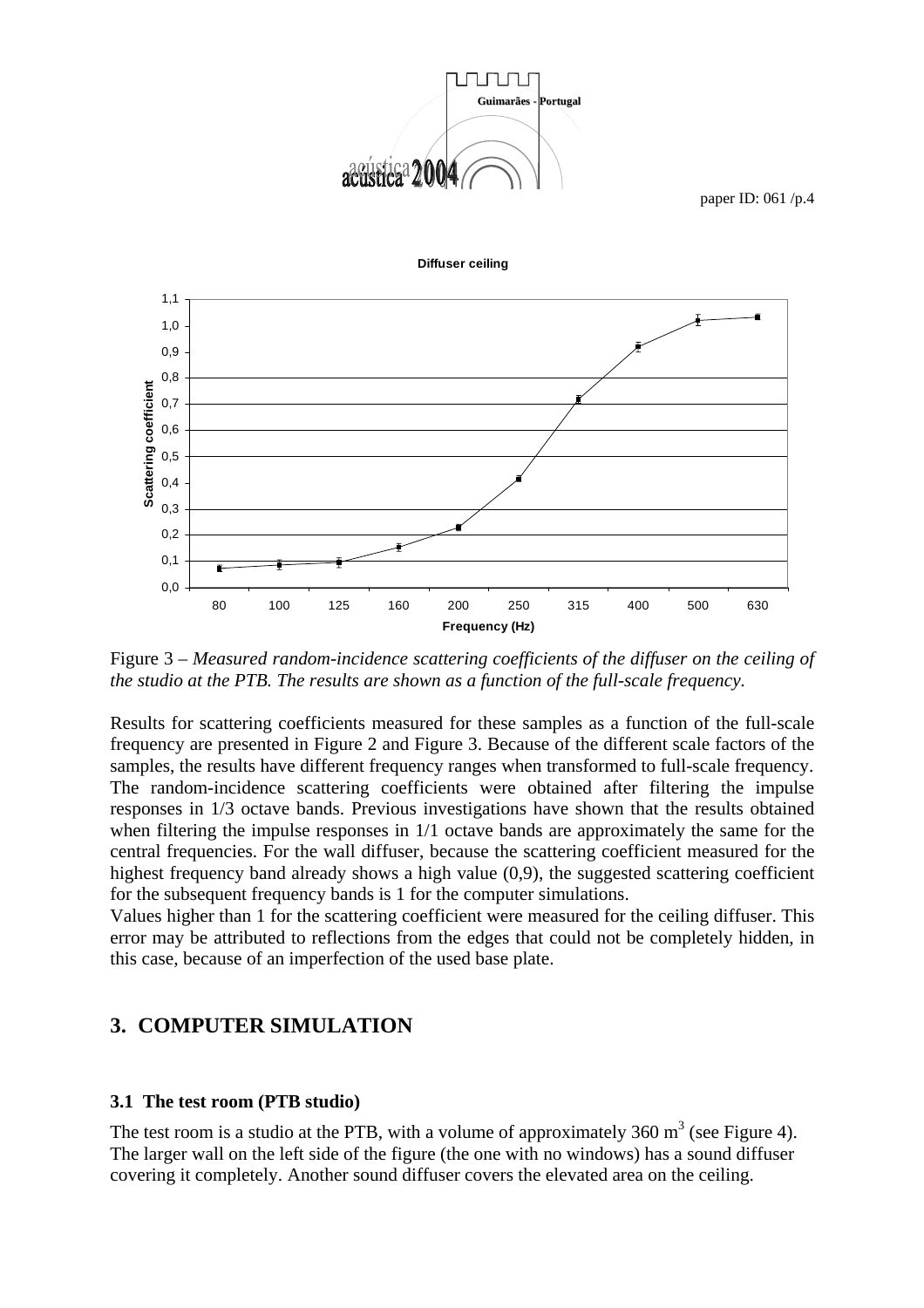

The sound diffuser on the wall also acts as a low-frequency sound absorber, given its construction (large wood-panelled boxes). On the back and right side wall (the one with three windows) there are curtains which may be closed and opened, in order to create two acoustical situations. The representation of the room shown in Figure 4 does not show the details of the sound diffusers and this is actually the model used in the simulations, which did not consider these details. This fact was compensated, in these cases, through the use of the measured random-incidence scattering coefficients of these diffusers. One important characteristic of this studio is that there are no significant areas which provide diffraction of the sound, such as seating areas. Its dimensions, however, can present difficulties for the computer simulations at lower frequencies.



Figure 4 – *Representation of the studio at the PTB, used for measurements and simulations for the third round robin on room acoustical computer simulations.*

### **3.2 Conditions of simulations and comparison of parameters obtained through measurements and simulations**

The simulations were performed with CAESAR. The geometrical model used in the simulations corresponds to the one shown in Figure 4 and the used material properties were those given by the PTB for the second phase Round Robin III. Most of the given absorption coefficients were taken from a database of measured absorption coefficients, but some of them were estimated by the coordinator of the project (see www.ptb.de/en/org/1/17/173/roundrob3\_1.htm). The scattering coefficients for all surfaces were also estimated, except for the elevated area on the ceiling and for the left wall in Figure 4. These were measured as described in section 2.

In the program it is possible to set the environmental conditions, number of rays, order of reflections, diameter of the receiver cell, time resolution of the echogram, length of the echogram and directional characteristics of source and receiver. The directional characteristics were left to be omni-directional and the other parameters were set as presented in Table 1.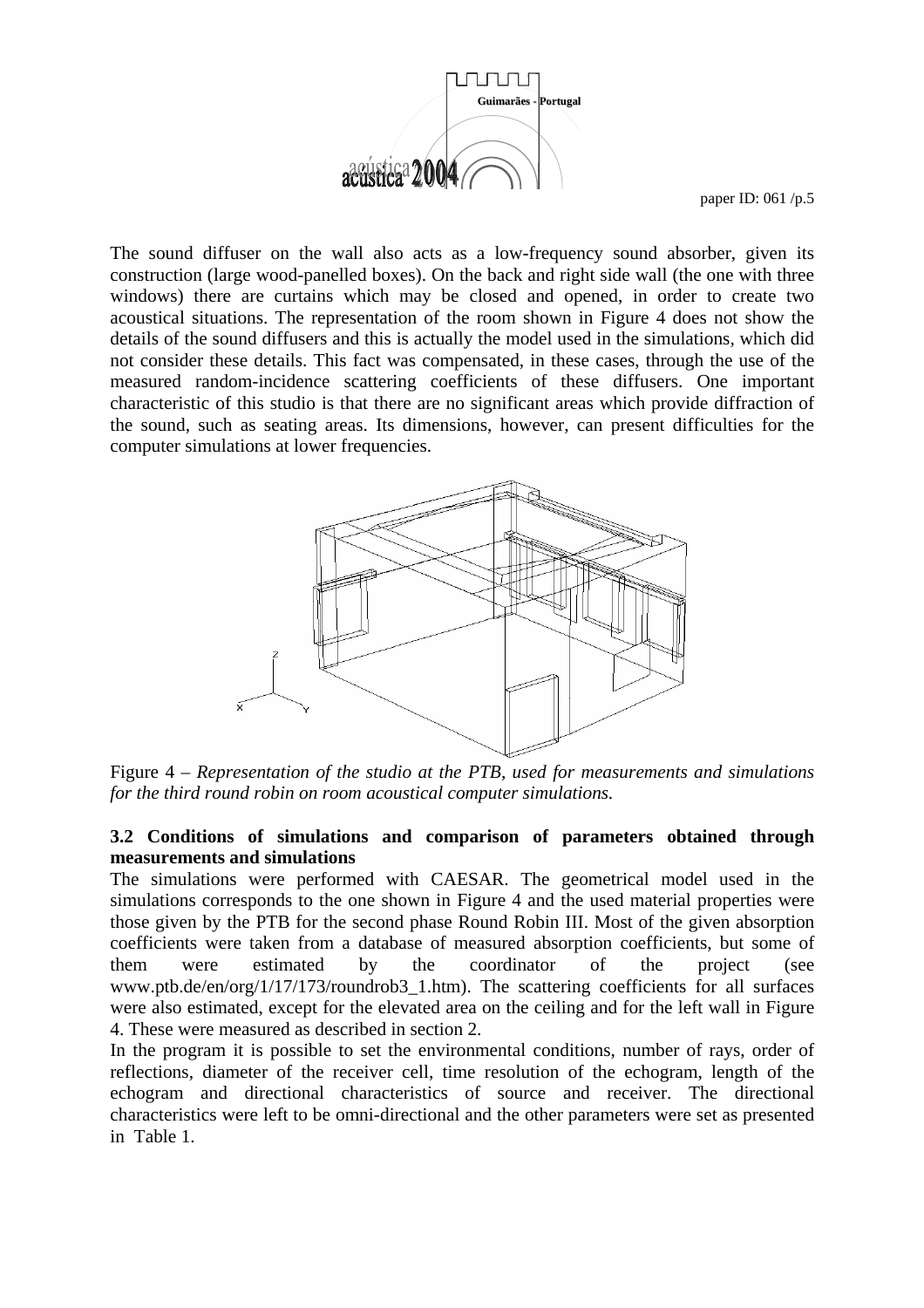

Table 1 – *Settings of parameters for the computer simulations of the room at the PTB.* 

| Parameter                    | Setting   |
|------------------------------|-----------|
| Speed of sound $(m/s)$       | 343       |
| Relative air humidity (%)    | 50        |
| Number of rays               | 10000     |
| Order of reflections         | Automatic |
| Diameter of the receiver (m) | 0,5       |
| Time resolution $(1/s)$      | 500       |
| Length of the echogram (s)   |           |

The simulations were performed for the two source and three receiver positions, as predetermined by the coordinator of the project, for the curtains opened and closed. With the equipment used, a PC Pentium III, 650 MHz, 128 RAM, they lasted approximately fifty minutes for each source position.

# **4. COMPARISON WITH MEASURED RESULTS**

Measurements of acoustic parameters were performed by the ITA team led by Dr.Gottfried Behler. These were performed using the loudspeaker system described in [7]. The results obtained from simulations were compared to the measurements of EDT, T30, C80, D50 and LF, for a certain source and receiver combination. Figure 5 presents results for T30 as a function of frequency. Although many combinations of source a receiver positions were taken, the results plotted in Figure 5 are typical.

In the figure, the error bars do not indicate the measurement uncertainties, but the subjective limens (or noticeable difference) for the room acoustical parameter in question. So, even though calculated values do not fall within the interval indicated by the error bar, the result still may be considered to be reasonable. Noticeable is the fact that large deviations almost always occur at the frequency band of 125 Hz, a tendency which is also observed for the frequency band of 250 Hz. For frequencies equal or larger than 1000 Hz, the differences between measured and calculated values are smaller and the values fall often within the interval indicating the subjective limens (error bars). The differences at lower frequencies can be explained by the fact that the uncertainties in the measurements are larger in these frequencies. Also, specially for rooms of this size, the geometrical acoustics theory, which is the basis for the ray-tracing and image-source methods, is not able to represent the physical phenomena.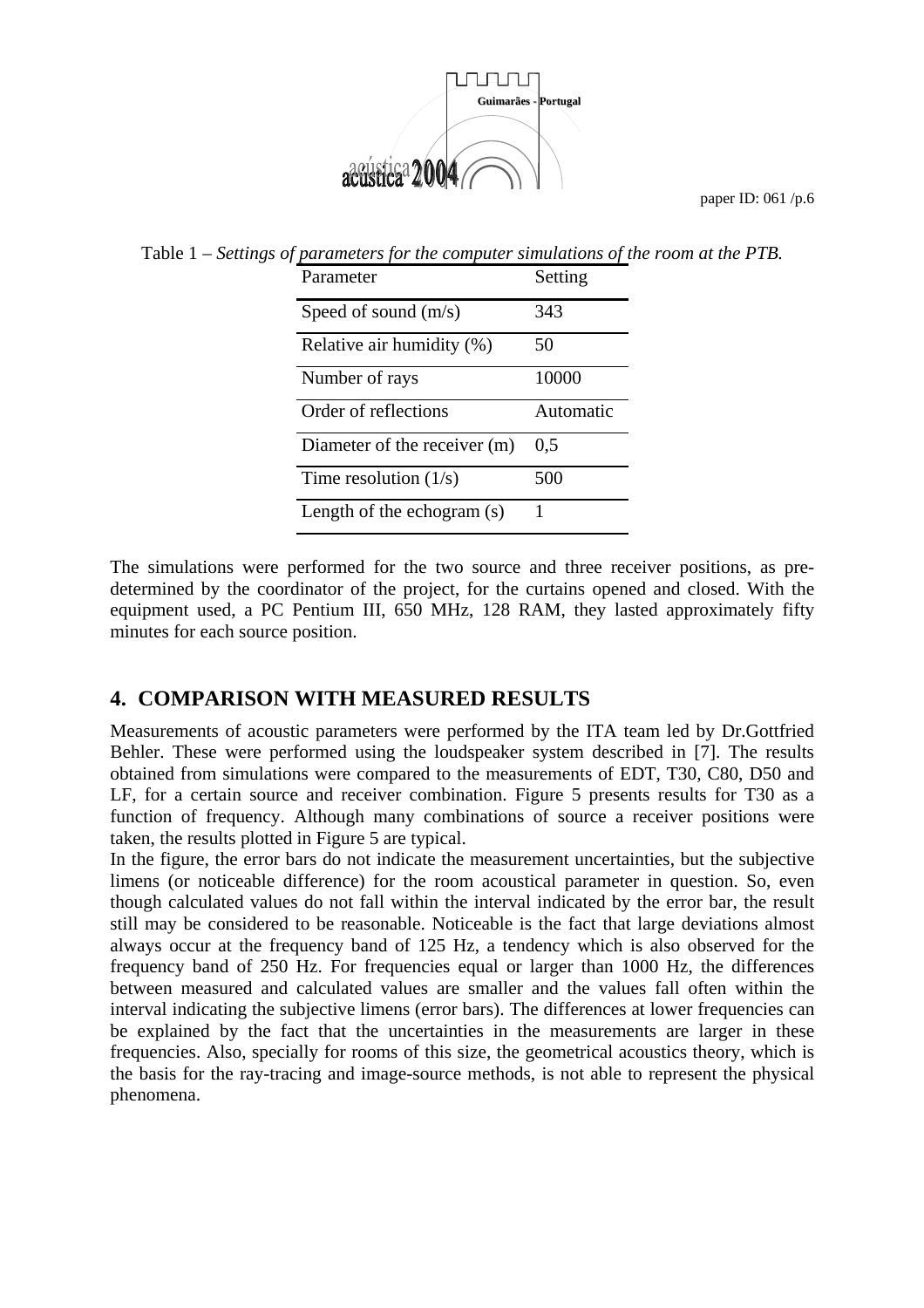

**S2R2 - Curtains closed**



Figure 5 – *Reverberation Time measured and simulated at position S2R2, with curtains closed. The error bars indicate the room acoustical subjective limens for this parameter.* 



Figure 6 – *Reverberation time (T30), measured and calculated for all source-position combinations at 1000 Hz, with the curtains closed. The error bars indicate the room acoustical subjective limens for this parameter.*